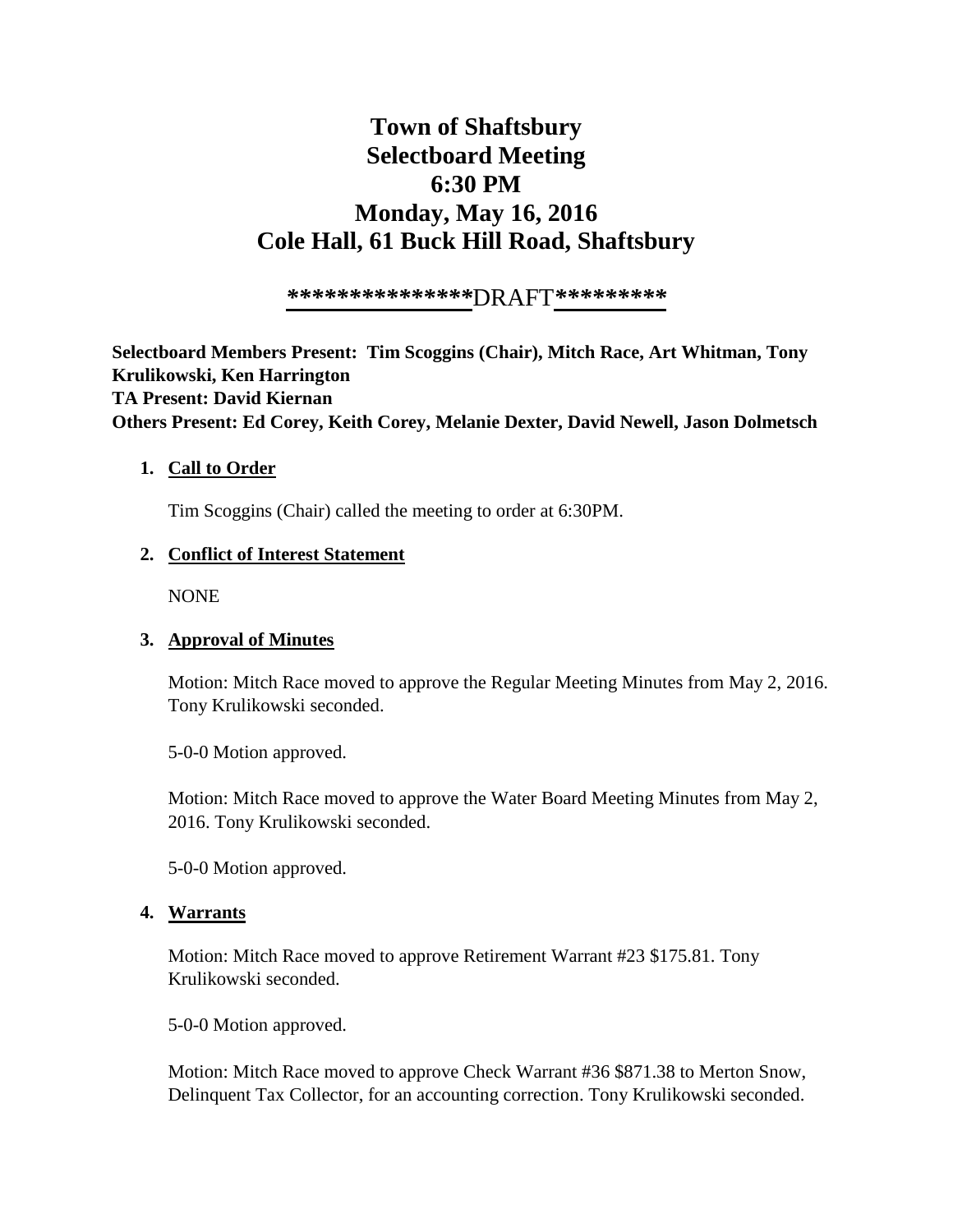5-0-0 Motion approved.

Motion: Mitch Race moved to approve Payroll Warrant #23 \$16,596.20. Tony Krulikowski seconded.

5-0-0 Motion approved.

Motion: Mitch Race moved to approve Check Warrant #37 \$39,303.19. Tony Krulikowski seconded.

5-0-0 Motion approved.

#### **5. Announcements**

Mitch Race announced the celebration of this year's Shaftsbury "Ordinary Hero" will be on June 6, 2016 from 2:00PM to 4:00PM at the Galusha Homestead. Mitch Race also announced that the Shaftsbury Historical Society had a high tea with the Pownal Historical Society on Sunday, May 15<sup>th</sup>.

Tim Scoggins pointed out that there are still vacancies on the Planning Commission and Development Review Board and the positions are currently posted on the website. Mr. Scoggins asked interested parties to submit a letter of interest to the Town Administrator and pointed out that the letter could be in email form. Ed Corey suggested that the vacancies also be posted publically for those without internet access.

## **6. Public Comments**

Ed Corey came before the Selectboard with a sign he wanted to place at the former landfill site on North Road indicating where the new Town Garage will be located. Tim Scoggins said that the Board was still evaluating the exact location of the buildings and that no final decision had been made on the placement of the garage and outbuildings.

Ed Corey also commented that he thought the flags placed on Main Street (Route 7A) looked nice.

## **7. Treasurer's Report**

Melanie Dexter gave a brief mid-month report stating that the Town is a strong position with the budget and cash flow. Ms. Dexter reported that delinquent tax collection is ahead this year over last. David Kiernan asked the Selectboard for a Special Meeting to sign warrants and the end of May, as the Memorial Day holiday would delay the next regular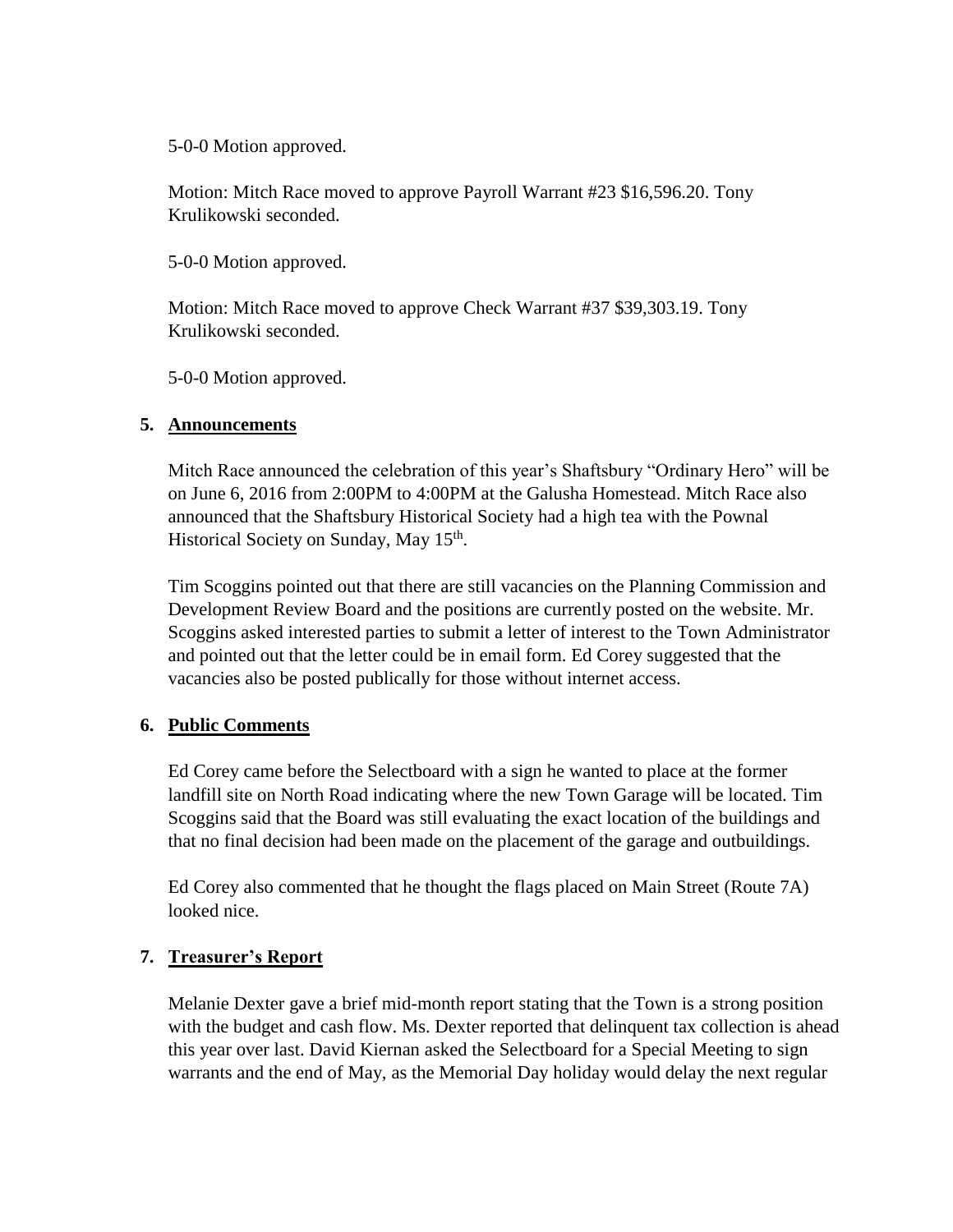meeting until June 6<sup>th</sup>. The Board determined a brief meeting to approve warrants would be held on May 31at at 5:30PM.

# **8. Road Foreman Report**

Steve Washburn was absent from the meeting due to illness. David Kiernan reported that grading was being done as weather permitted. Mr. Kiernan also reported that the State grant money for continuing the East Road repaving had been approved but the project on Airport Road had not been approved. Mr. Kiernan said with the reserve salt and sand from this past winter, the Town could repair Airport Road from Cider Mill Road to the train tracks and at least take care of the rougher areas of road. Mr. Kiernan then said that he hoped that the East Road project from the point of conclusion last year to Furnace Brook Road could be aligned with other road projects to save money.

Tim Scoggins asked if there had been material recently laid on Horton Hill Road and Art Whitman replied that he believed it was only grading and chloride treating the road.

Art Whitman then informed the Selectboard that the Town had met with Norm LeBlanc, who heads the North Bennington Highway Department, and learned that the Village has an extra truck available for plowing, along with a part-time position that may be able to be split between the two municipalities. David Kiernan said that he had ran some numbers and found that the arrangement may be disadvantageous to the Town depending on what rate schedule was used to calculate reimbursement for use of equipment. Mr. Kiernan added, however, that this might be a way to fill some positions that the Town is looking to cover (such as parks and water).

Tim Scoggins asked exactly how the split time would work. David Kiernan said that because North Bennington only has two plow routes, the crew member would be available for winter plowing and a total of 832 hours to be spread out over the year. It was agreed that it was a possibility worth exploring.

The discussion then turned to the Highway Department's need for a new utility pick-up truck. David Kiernan said that he hoped to get another year out of the 1-ton truck but that the all-purpose garage pick-up needed replacing. Mr. Kiernan sought approval for the purchase of a used truck for \$10,000.00 or less.

Motion: Ken Harrington moved to approve the purchase of a utility pick-up truck for the Town Highway Department for \$10,000.00 or less. Tony Krulikowski seconded.

5-0-0 Motion approved.

## **9. David Newell – Insurance Renewals (non-medical)**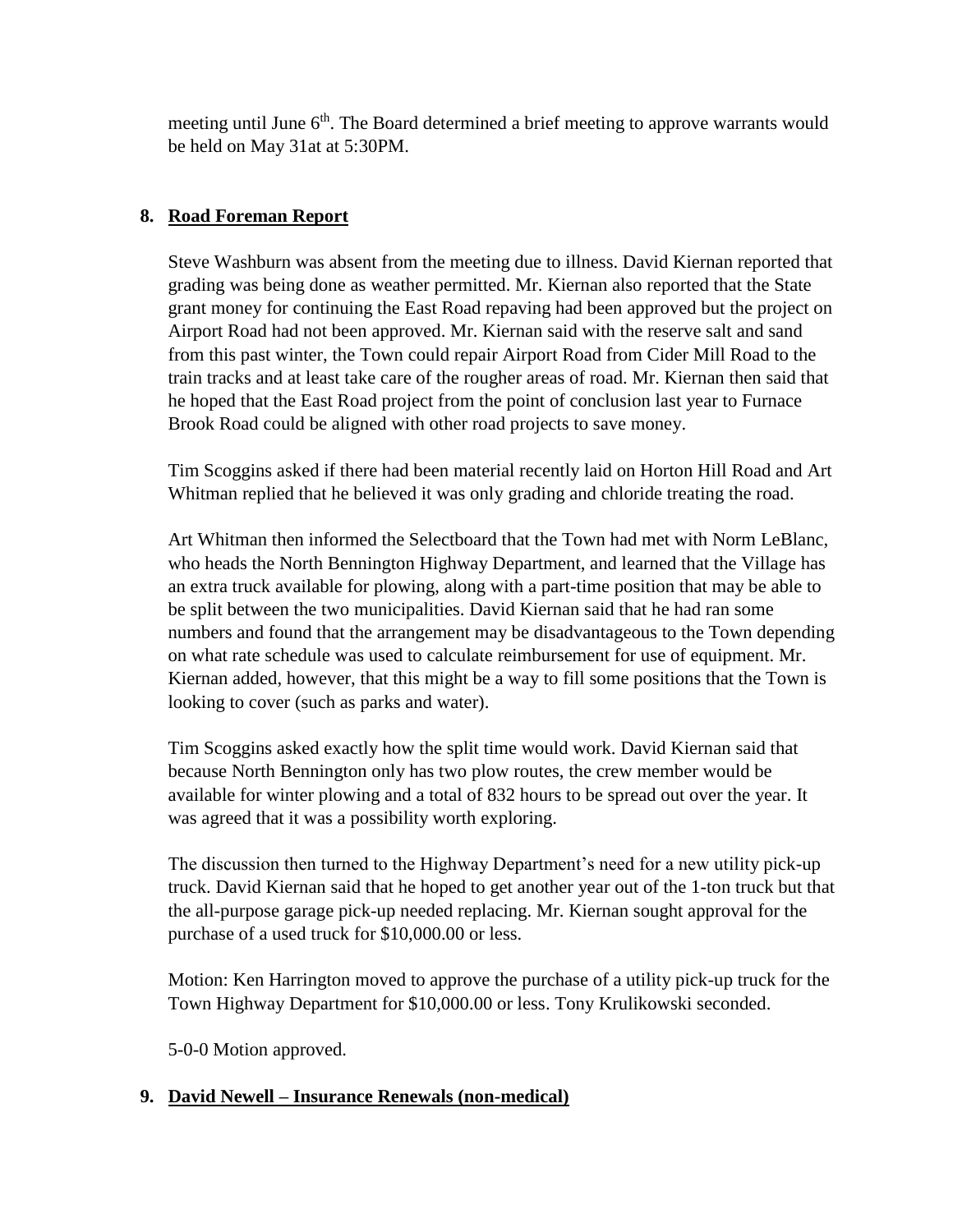David Newell from Wills Insurance appeared before the Selectboard to give a brief presentation on the insurance coverage and premium costs for the Town, effective July 1<sup>st</sup>. Mr. Newell pointed out that the premiums were up about 1% over last year. The highlights of the presentation were as follows:

- The Town is covered for \$3,141,915 in contents and buildings for its various properties, including all major buildings, cemetery fences and Howard Park. Tim Scoggins confirmed with Mr. Newell that this was based on replacement value and not appraised value.
- The insurance company recently adjusted their coverage on the fire trucks to reflect replacement cost and not cash value.
- The Town currently has coverage for up to \$50,000.00 for computer fraud. Tim Scoggins expressed concern that this was not enough should the Town accounts be "hacked" online. Art Whitman asked Mr. Newell took look into adjusting the limit to \$100,000.00 and Mr. Newell agreed to do so.

David Kiernan said that he would review this list of equipment with the road crew and report back to Mr. Newell.

Art Whitman asked what the overall umbrella coverage was capped at and David Newell said \$6 million. Ken Harrington asked how that compared to other towns the size of Shaftsbury and Mr. Newell said that while some had more and some had less, he estimated other towns had about \$2-\$3 million in coverage. Art Whitman expressed worry that some would see the Town as having "deep pockets."

David Newell agreed to have a final proposal before the Board's consideration by the next regular meeting on June 6<sup>th</sup>.

## **10. MSK Site Work – North Road Site Town Garage**

Jason Dolmetsch from MSK Engineering & Design came before the Selectboard to discuss his site visit to the Town's North Road properties with David Kiernan on Friday, May  $13<sup>th</sup>$ . Mr. Dolmetsch said that after viewing the site, the Town could put the garage close to North Road as had been previously discussed but said that the Town may not be satisfied with the placement in relation to the road. Mr. Dolmetsch suggested that the Selectboard examine the future of the transfer station buildings and look at the entire site in a more holistic way. Mr. Dolmetsch also described fitting the garage and outbuildings in the current footprint at the top of the hill as a "shoe-horn" project given the amount of workable space.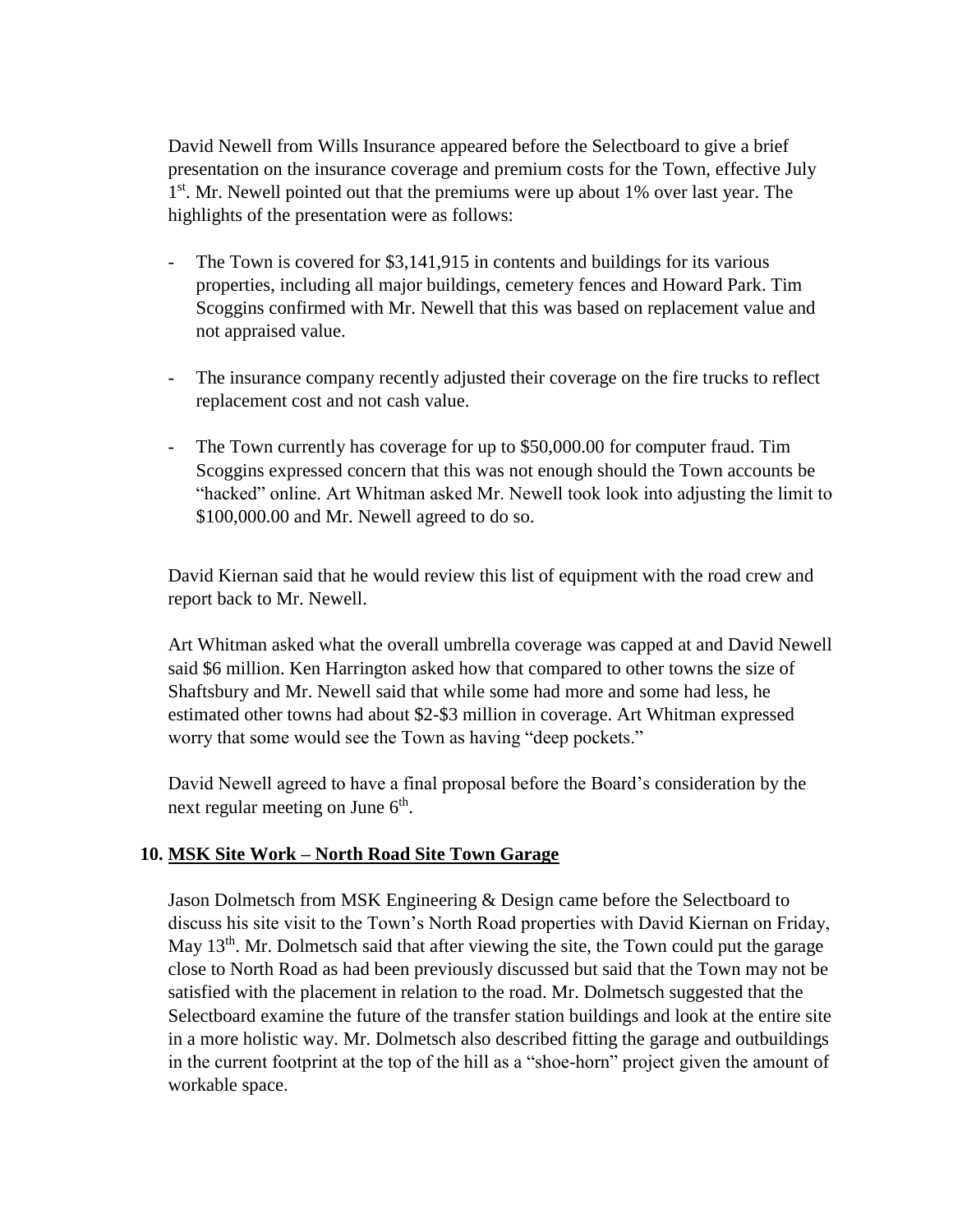Tim Scoggins said that there had been discussion of removing the storage building at the transfer station site in the recent past. David Kiernan said that he had discussed moving to a "container" system at the transfer station with Trevor Mance and Mr. Kiernan also pointed out that it would be cheaper to take down all the buildings at once.

Jason Dolmetsch reported that during his site visit, he saw the transfer and recycling activities as being part of a public space and the garage is a municipal space and asked the Selectboard to consider how separate they wanted to keep those spaces. David Kiernan said that the surfaces and roadways at the current transfer station are good for the municipal equipment. Jason Dolmetsch pointed out that by keeping all of the construction activities to one area at one time, the Town had less of a chance of crossing a stormwater permitting threshold and that there may be arguments to be made to the State regarding permit requirements.

Tim Scoggins agreed that it made sense to look at the future of the transfer station and potential construction of the garage holistically. David Kiernan said that he would speak with Trevor Mance about what sort of configurations are possible for the container recycling system. Art Whitman asked if MSK would be coming up with a proposed design and Jason Dolmetsch said that he wanted to speak with the major stakeholders in the project (the Road Foreman and Trevor Mance of TAM, Inc.). David Kiernan said that he was seeking to form an organizational committee to discuss the project.

Ken Harrington asked Jason Dolmetsch if he knew how the septic system would be configured at the site and Mr. Dolmetsch said that he would look at any existing wastewater permits and design flows. Art Whitman asked if the Town would be able to use the existing well on one of the North Road properties. Jason Dolmetsch replied that he will need to look into the well and State regulations and requirements.

David Kiernan asked about the cost of a site analysis and design and Jason Dolmetsch said that he would prepare a limited feasibility study with permit review and review of existing conditions. Mr. Dolmetsch said that he would present a broad site plan and come back with an estimated cost to the Town at the May 31, 2016 special meeting.

#### **11. Morton Contract – Proposed Town Garage**

David Kiernan reported to the Selectboard that he had submitted a contract and check to Morton Buildings for the building specifications and that he was now looking to form a working committee of four (4) to five (5) individuals to evaluate the site and structure and act as a liaison between the Selectboard and interested parties. Mr. Kiernan said that there was an immediate need for the committee to visit the Rupert garage building and advise of what changes to that plan would need to be made to accommodate the Town of Shaftsbury's specific needs. Mr. Kiernan suggested that two (2) members of the road crew be included on the committee, with one of those individuals being the Road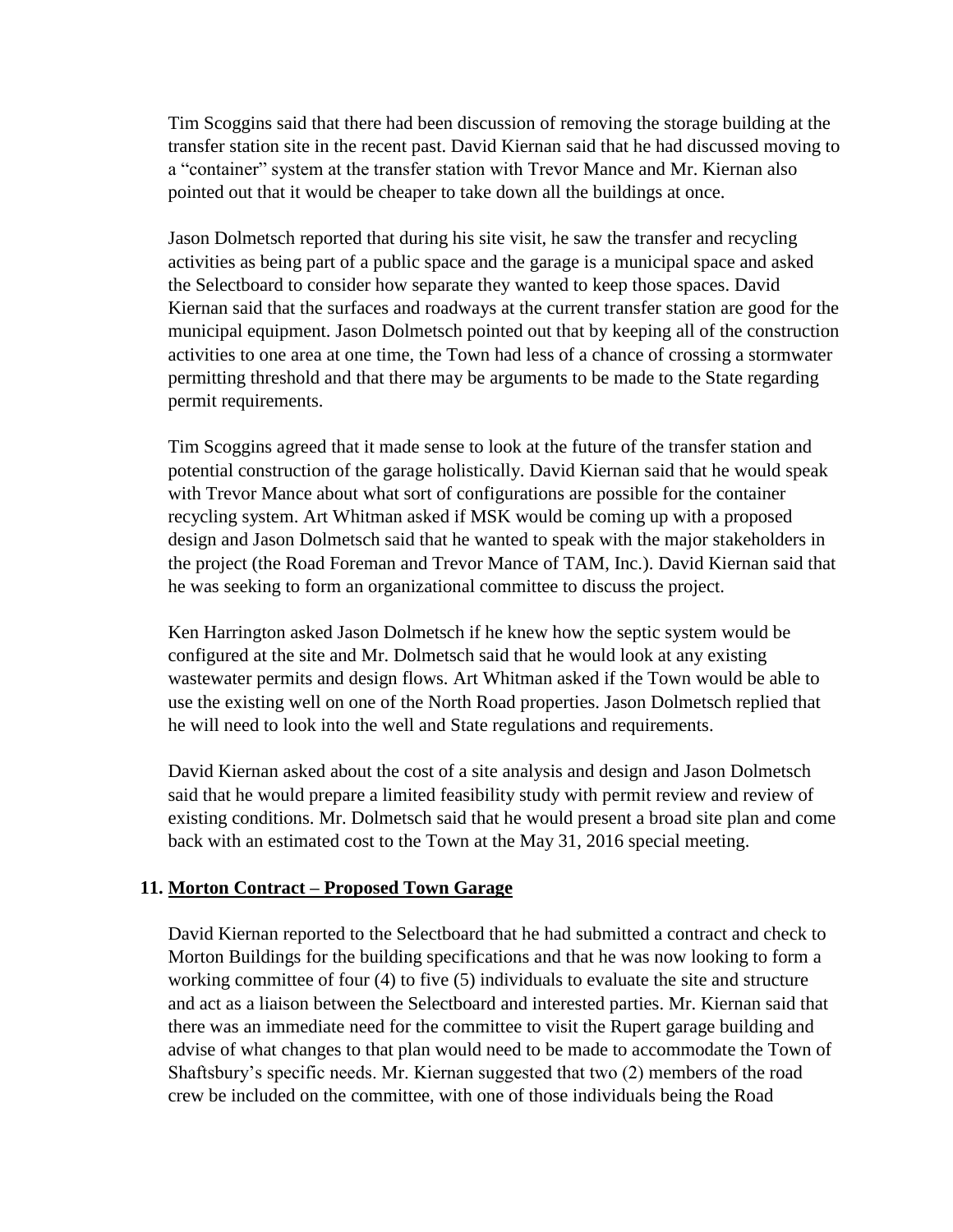Foreman (Steve Washburn). Art Whitman suggested Ron Jennings be included as the second road crew member.

After a brief discussion, it was determined that the Garage Building Committee would consist of the following individuals: David Kiernan, Steve Washburn, Ron Jennings, Art Whitman and Ken Harrington.

Motion: Mitch Race moved to form a Building Committee to evaluate the site and structure for the new Town Garage. Tony Krulikowski seconded.

5-0-0 Motion approved.

Art Whitman then inquired about the price that any contractors would have to pay for the building specifications required to bid on the construction of the garage. David Kiernan said that any fee would be to cover the printing cost of reproducing the specifications.

# **12. East Road Paving Bid**

David Kiernan reported that the State is moving toward final approval of their portion of the funding for the paving of 3800' of East Road from the point where the project left off last summer to Furnace Brook Road. Mr. Kiernan further reported that the specs are the same as last year. Tim Scoggins asked if Mr. Kiernan would be issuing a Request for Proposal. Mr. Kiernan affirmed and said that bids would be due June 6<sup>th</sup>.

## **13. Financing Documents North Road**

David Kiernan presented a Note for Capital Improvements in the amount of \$30,000.00 for the purchase of 510 North Road.

Motion: Mitch Race moved to approve the Note for Capital Improvements in the amount of \$30,000.00 at an interest rate of 2.0%. Tony Krulikowski seconded.

5-0-0 Motion approved.

Art Whitman asked when the closing will be taking place. Tim Scoggins said that he believed it was scheduled for Thursday, May 19<sup>th</sup>. Mr. Scoggins also mentioned that the title search to the property showed some minor issues and that the Town's attorney suggested a survey be ordered to establish the boundaries.

# **14. Town Administrator's Report**

NONE

# **15. Other Business**

.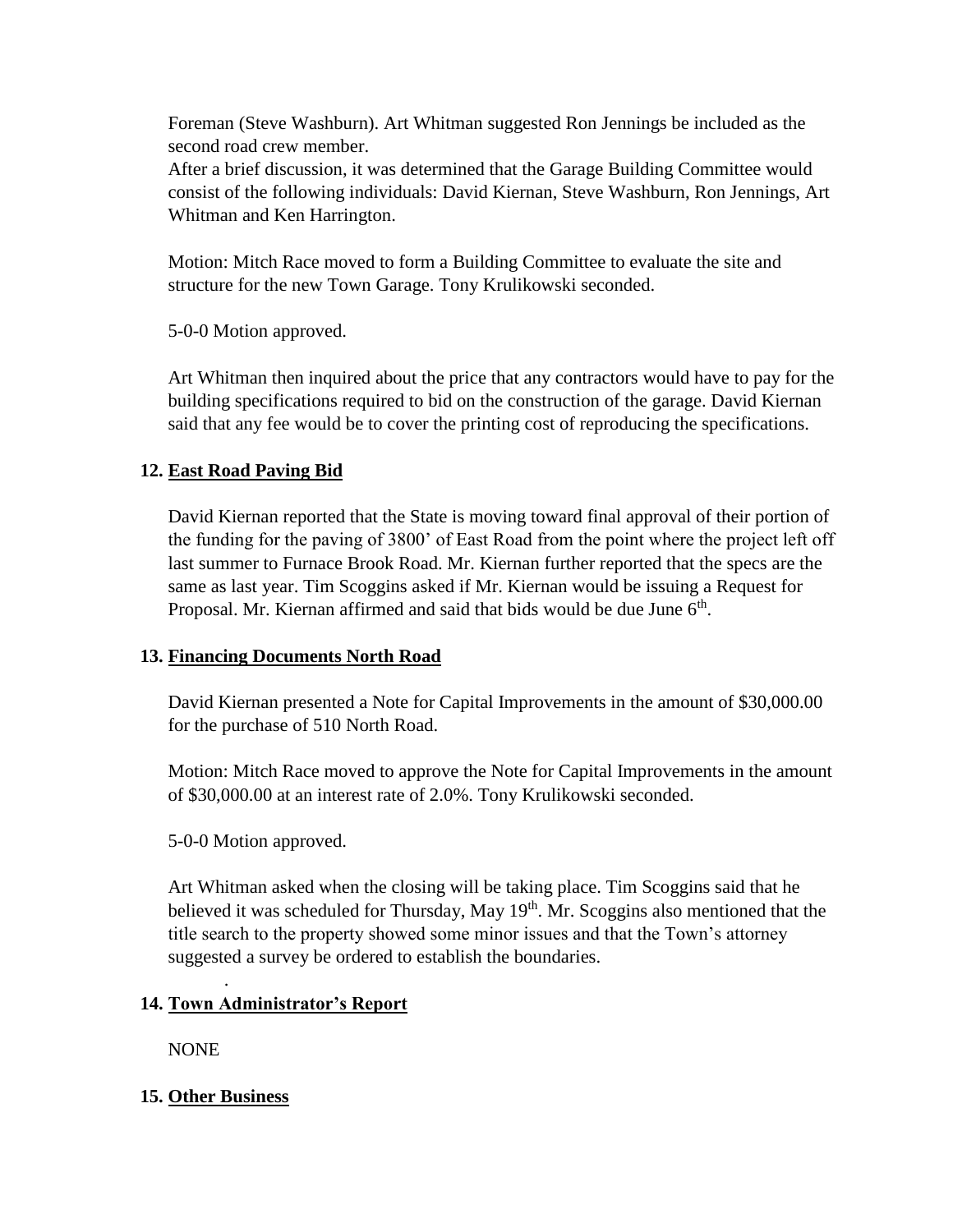#### a) Fuel Bids

David Kiernan reported that he had put out the second round of invitations to fuel providers but was planning on doing so for the next consecutive three (3) weeks. Tim Scoggins stated that he now thinks the Town should contact vendors directly for bids as the Selectboard is obligated to get the Town a fair bidding price on fuel. Art Whitman said that he was worried that vendors who were not contacted directly may sue the Town but Mitch race pointed out that if the advertisements were also run, the bid process was being made public. Tim Scoggins confirmed with David Kiernan that calling vendors directly would not be in violation of the Town's purchasing policy and Mr. Kiernan confirmed that it would not violate policy. David Kiernan informed the Selectboard that he would call all vendors who had supplied the Town with fuel over the past two (2) years.

b) Shaftsbury Historical Society

Mitch Race asked the Selectboard if there were any objections to having the Board join with the Shaftsbury Historical Society in issuing a Resolution honoring this year's "Ordinary Hero." There were no objections.

c) Shaftsbury Hollow Cemetery

Art Whitman asked if a right-of-way to the private Shaftsbury Hollow Cemetery had been located. David Kiernan said that there was no right of way and that if the Town were to take over any private cemetery, three (3) voters of the Town need to petition for such an action, then the intent to take over must be posted for a period of three (3) months and after that time, any person wanting to visit the cemetery must ask to visit at a specific time and reason. Mr. Kiernan said that the ownership of the cemetery property in question could not readily be determined. Tim Scoggins pointed out that an out-of-state resident had contacted the Town about the condition of the Shaftsbury Hollows Cemetery but noted that resident voters of Shaftsbury are the individuals who must petition for the Town to take over a private cemetery.

## **16. Review of Action Items**

5/2/2016 Action Items:

- David Kiernan to prepare a long-term budget for park improvements **Mr. Kiernan has asked the insurance company to evaluate the parks and equipment.**
- Road crew to remove the playground equipment ASAP **completed**
- David Kiernan to contact Steve Bardin regarding Morton specs **completed**
- David Kiernan to discuss North Road site plan with MSK Engineering **completed**